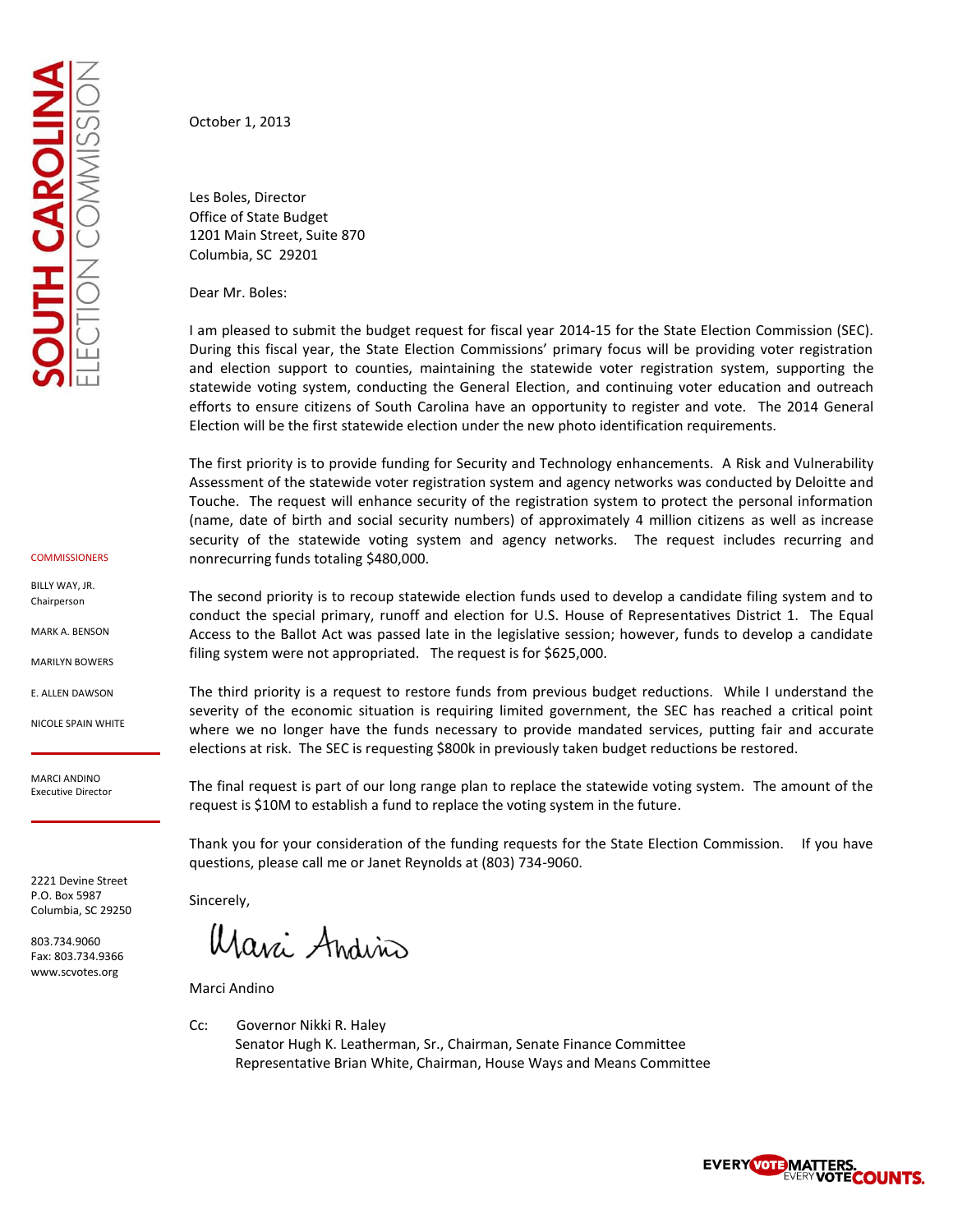| AGENCY NAME:        |     | <b>State Election Commission</b> |     |
|---------------------|-----|----------------------------------|-----|
| <b>AGENCY CODE:</b> | E28 | SECTION:                         | 100 |



Please identify your agency's preferred contacts for this year's budget process.

 $\mathfrak{l}'$ 

|                           | Name            | Phone                     | Email                      |
|---------------------------|-----------------|---------------------------|----------------------------|
| <b>PRIMARY CONTACT:</b>   | Janet Revnolds  | 734-9069                  | jreynolds@elections.sc.gov |
| <b>SECONDARY CONTACT:</b> | ∣ Marci Andino∣ | 734-9060<br>------------- | marci@elections.sc.gov     |

I have reviewed and approved the enclosed FY 2014-15 Agency Budget Plan, which is complete and accurate to the extent of my knowledge.

| <b>AGENCY DIRECTOR</b><br>(SIGN/DATE):       |              |  |
|----------------------------------------------|--------------|--|
| <b>AGENCY DIRECTOR</b><br>(TYPE/PRINT NAME): | Marci Andino |  |

This form must be signed by the department head  $-$  not a delegate.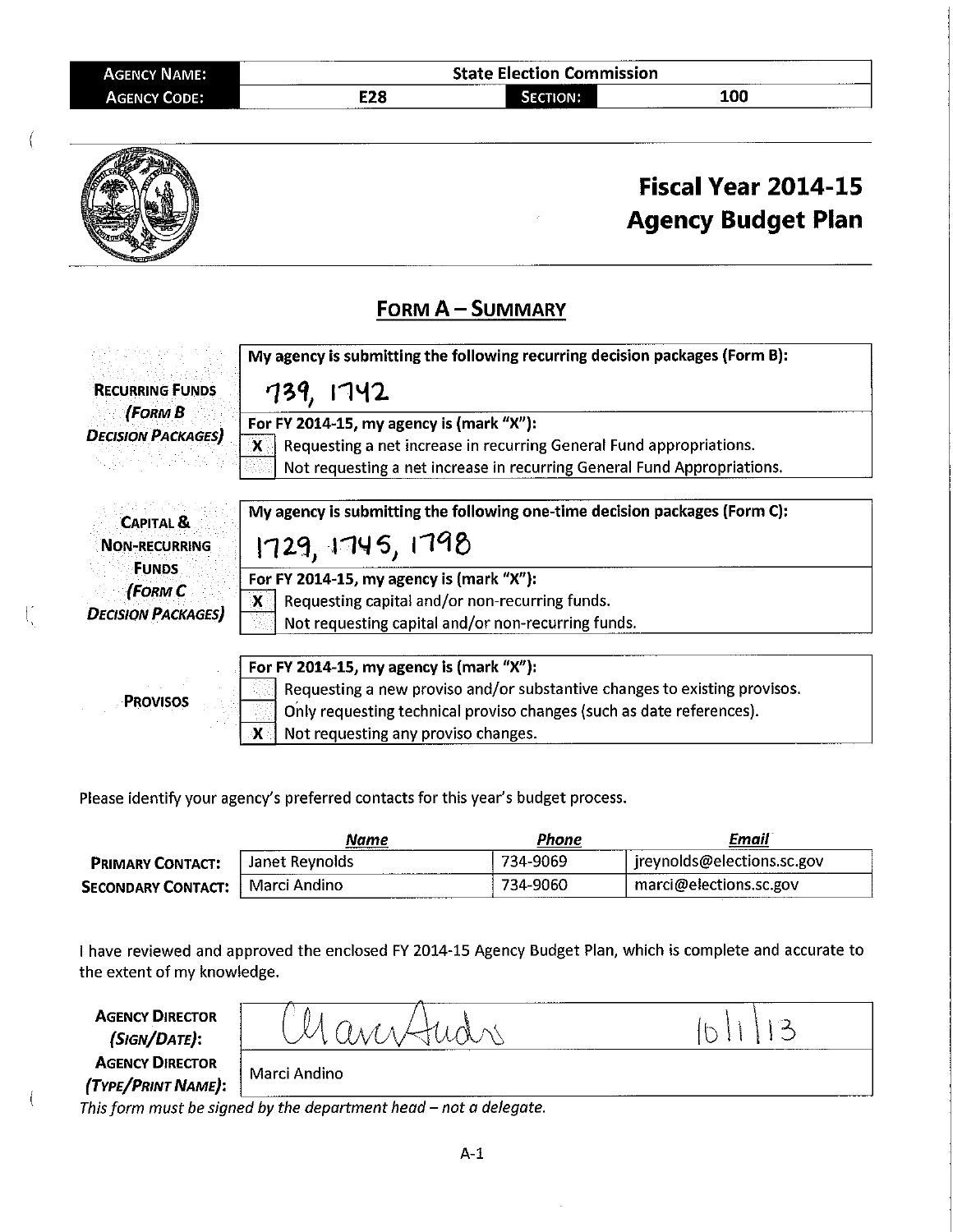| <b>AGENCY NAME:</b> | <b>State Election Commission</b> |                       |     |
|---------------------|----------------------------------|-----------------------|-----|
| <b>AGENCY CODE:</b> | E28                              | <b>ECTION:</b><br>ידנ | 100 |

# **FORM B – PROGRAM REVISION REQUEST**

| <b>DECISION PACKAGE</b>                       | 739                                                                                                                                                                                                                                                                                                                                                                                                                                                                                                                                                                                                                                                                                                                                                                                                                                                                                                                                                                                                                                       |  |  |
|-----------------------------------------------|-------------------------------------------------------------------------------------------------------------------------------------------------------------------------------------------------------------------------------------------------------------------------------------------------------------------------------------------------------------------------------------------------------------------------------------------------------------------------------------------------------------------------------------------------------------------------------------------------------------------------------------------------------------------------------------------------------------------------------------------------------------------------------------------------------------------------------------------------------------------------------------------------------------------------------------------------------------------------------------------------------------------------------------------|--|--|
|                                               | Provide the decision package number issued by the PBF system ("Governor's Request").                                                                                                                                                                                                                                                                                                                                                                                                                                                                                                                                                                                                                                                                                                                                                                                                                                                                                                                                                      |  |  |
| <b>TITLE</b>                                  | Security and Technology Enhancements                                                                                                                                                                                                                                                                                                                                                                                                                                                                                                                                                                                                                                                                                                                                                                                                                                                                                                                                                                                                      |  |  |
|                                               | Provide a brief, descriptive title for this request.                                                                                                                                                                                                                                                                                                                                                                                                                                                                                                                                                                                                                                                                                                                                                                                                                                                                                                                                                                                      |  |  |
| <b>AMOUNT</b>                                 | \$380,000                                                                                                                                                                                                                                                                                                                                                                                                                                                                                                                                                                                                                                                                                                                                                                                                                                                                                                                                                                                                                                 |  |  |
|                                               | What is the net change in requested appropriations for FY 2014-15? This amount should<br>correspond to the decision package's total in PBF across all funding sources.                                                                                                                                                                                                                                                                                                                                                                                                                                                                                                                                                                                                                                                                                                                                                                                                                                                                    |  |  |
|                                               | S. C. Code of Laws Sections 7-3-20, 7-5-186, 7-13-1655 and 7-15-460.                                                                                                                                                                                                                                                                                                                                                                                                                                                                                                                                                                                                                                                                                                                                                                                                                                                                                                                                                                      |  |  |
| <b>ENABLING AUTHORITY</b>                     |                                                                                                                                                                                                                                                                                                                                                                                                                                                                                                                                                                                                                                                                                                                                                                                                                                                                                                                                                                                                                                           |  |  |
|                                               | What state or federal statutory, regulatory, and/or administrative authority established<br>this program? Is this decision package prompted by the establishment of or a revision to<br>that authority?                                                                                                                                                                                                                                                                                                                                                                                                                                                                                                                                                                                                                                                                                                                                                                                                                                   |  |  |
| <b>FACTORS ASSOCIATED</b><br>WITH THE REQUEST | Mark "X" for all that apply:<br>Change in cost of providing current services to existing program audience.<br>X<br>Non-mandated change in eligibility / enrollment for existing program.<br>Change in case load / enrollment under existing program guidelines.<br>Non-mandated program change in service levels or areas.<br>Loss of federal or other external financial support for existing program.<br>Exhaustion of fund balances previously used to support program.<br>Proposed establishment of a new program or initiative.<br>x                                                                                                                                                                                                                                                                                                                                                                                                                                                                                                 |  |  |
|                                               |                                                                                                                                                                                                                                                                                                                                                                                                                                                                                                                                                                                                                                                                                                                                                                                                                                                                                                                                                                                                                                           |  |  |
| <b>RECIPIENTS OF FUNDS</b>                    | The SEC requests funds to hire a security officer to manage the security needs of the<br>agency. The SEC currently does not have staff with the essential security credentials.<br>The SEC currently has a contract with a vendor, selected through a competitive process,<br>to develop and make enhancements to the Voter Registration and Election<br>Management System (VREMS). A software and hardware vendor would be selected off<br>of state contract or through competitive process to implement solutions to resolve<br>vulnerabilities identified in the security assessment.<br>The Election Registration Information Center (ERIC) is a non-profit organization<br>managed by participating states. ERIC would receive the funds for the initial enrollment<br>and for the recurring costs for South Carolina's membership. Also, the B&C Board's<br>Division of State Information Technology (DSIT) would receive payment for supplying<br>confirmation cards which the SEC is federally mandated to send to voters who are |  |  |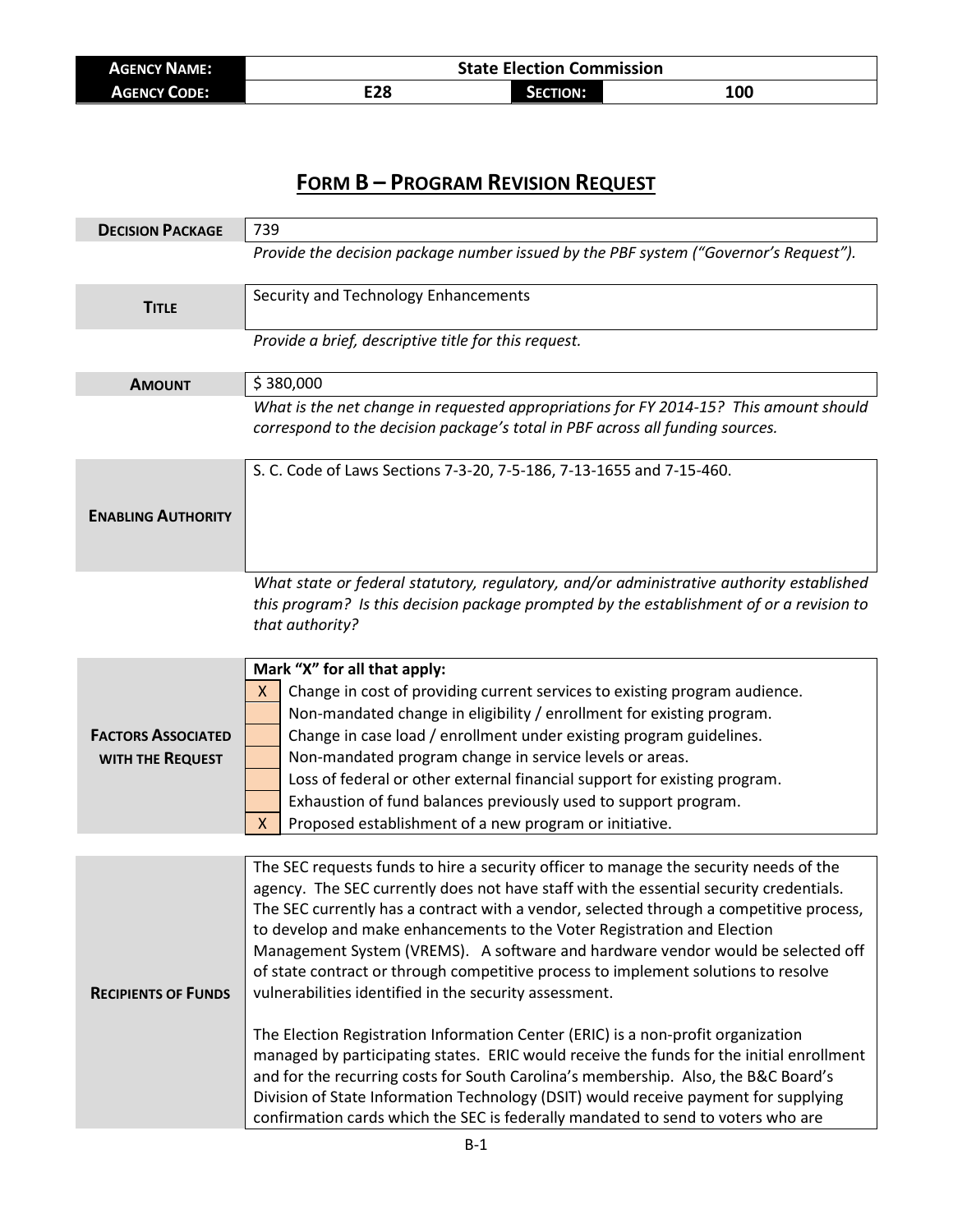| <b>AGENCY NAME:</b>       | <b>State Election Commission</b>                                                                                                                                              |  |  |
|---------------------------|-------------------------------------------------------------------------------------------------------------------------------------------------------------------------------|--|--|
| <b>AGENCY CODE:</b>       | <b>SECTION:</b><br>E28<br>100                                                                                                                                                 |  |  |
|                           |                                                                                                                                                                               |  |  |
|                           | identified as no longer residing in the state. The U.S. Postal Service would receive                                                                                          |  |  |
|                           | funds to pay postage for the required mailings on an ongoing basis.                                                                                                           |  |  |
|                           |                                                                                                                                                                               |  |  |
|                           |                                                                                                                                                                               |  |  |
|                           | What individuals or entities would receive these funds (contractors, vendors, grantees,                                                                                       |  |  |
|                           | individual beneficiaries, etc.)? How would these funds be allocated $-$ using an existing                                                                                     |  |  |
|                           | formula, through a competitive process, based upon predetermined eligibility criteria?                                                                                        |  |  |
|                           |                                                                                                                                                                               |  |  |
| <b>RELATED REQUEST(S)</b> |                                                                                                                                                                               |  |  |
|                           | Is this decision package associated with other decision packages requested by your                                                                                            |  |  |
|                           | agency or other agencies this year? Is it associated with a specific capital or non-                                                                                          |  |  |
|                           | recurring request?                                                                                                                                                            |  |  |
|                           | No matching funds or other resources are available.                                                                                                                           |  |  |
|                           |                                                                                                                                                                               |  |  |
| <b>MATCHING FUNDS</b>     |                                                                                                                                                                               |  |  |
|                           |                                                                                                                                                                               |  |  |
|                           | Would these funds be matched by federal, institutional, philanthropic, or other                                                                                               |  |  |
|                           | resources? If so, identify the source and amount.                                                                                                                             |  |  |
|                           | The SEC does not have any other funding sources which can be used for this initiative.                                                                                        |  |  |
| <b>FUNDING</b>            |                                                                                                                                                                               |  |  |
| <b>ALTERNATIVES</b>       |                                                                                                                                                                               |  |  |
|                           |                                                                                                                                                                               |  |  |
|                           | What other possible funding sources were considered? Could this request be met in<br>whole or in part with the use of other resources, including fund balances? If so, please |  |  |
|                           | comment on the sustainability of such an approach.                                                                                                                            |  |  |
|                           |                                                                                                                                                                               |  |  |
|                           | Security                                                                                                                                                                      |  |  |
|                           | In August 2013, Deloitte and Touche LLP (Deloitte) performed a security assessment on                                                                                         |  |  |
|                           | selected portions of the SEC's Information Technology infrastructure and web                                                                                                  |  |  |
|                           | applications to identify security vulnerabilities and to suggest mitigation controls to<br>reduce risks associated with potential cyber threats.  The largest portion of the  |  |  |
|                           | assessment is the statewide voter registration system which contains the names,                                                                                               |  |  |
|                           | addresses, dates of birth, and social security numbers of approximately four million                                                                                          |  |  |
|                           | citizens. While the SEC has implemented boundary protection solutions such as                                                                                                 |  |  |
| <b>SUMMARY</b>            | firewalls and a Security Information and Event Management (SIEM) tool, Deloitte and                                                                                           |  |  |
|                           | Touche identified several critical security improvements necessary to ensure the                                                                                              |  |  |
|                           | security of sensitive data within the SEC's information technology environment.                                                                                               |  |  |
|                           | Deloitte identified software and hardware enhancements as well as recommended the                                                                                             |  |  |
|                           | agency hire a security officer to manage the security of the statewide voter registration                                                                                     |  |  |
|                           | system, the statewide voting system, and agency networks. The SEC is maintaining the                                                                                          |  |  |
|                           | confidentiality of the specific recommendations to protect the integrity of the systems.                                                                                      |  |  |
|                           |                                                                                                                                                                               |  |  |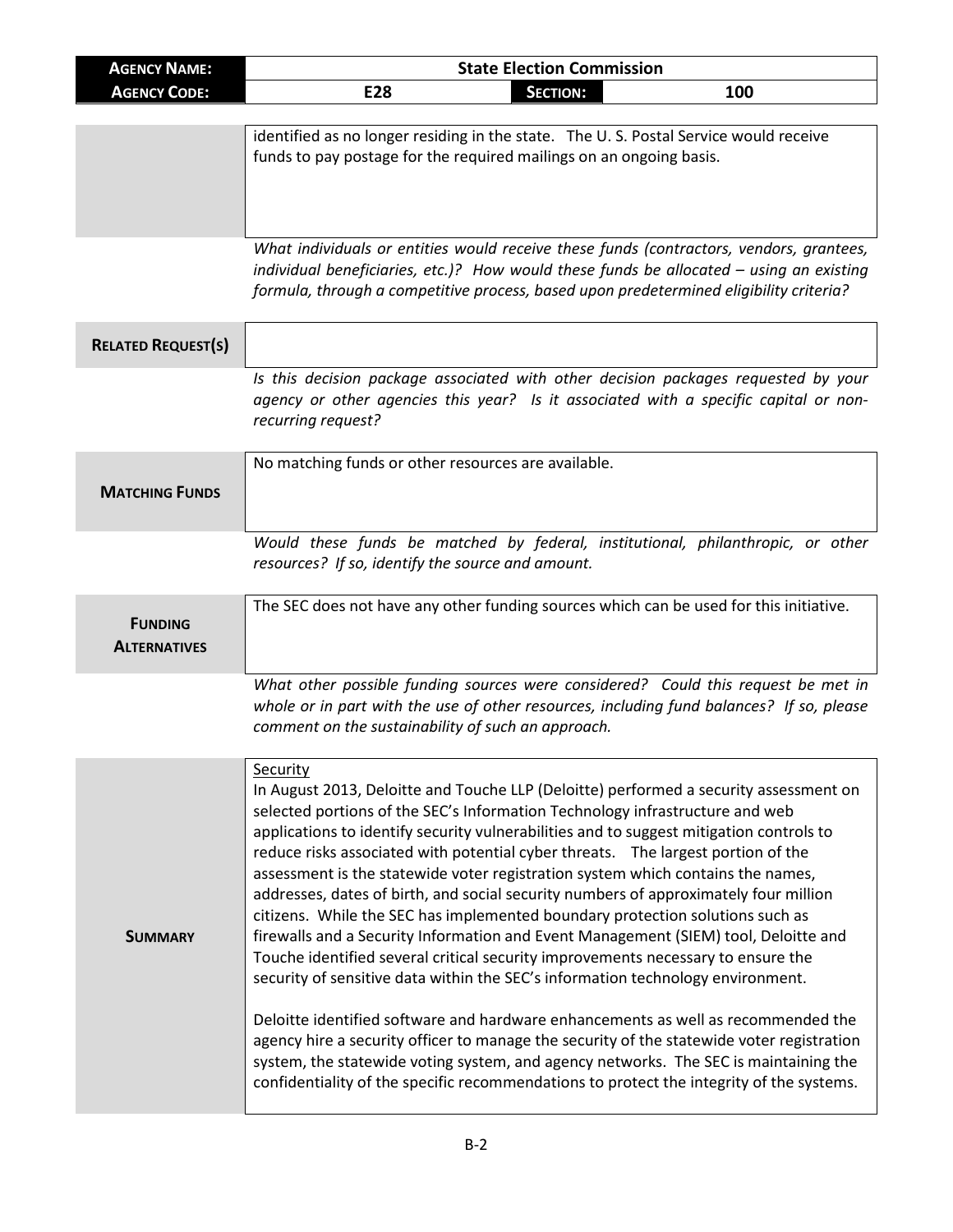### **ERIC**

| ERIC was developed by the PEW Charitable Trust at no charge to the member states for         |
|----------------------------------------------------------------------------------------------|
|                                                                                              |
| registration for all eligible citizens. ERIC allows participating states to securely compare |
|                                                                                              |
| Participating states gain access to state-of-the-art technology to compare information       |
| on registered voters from official data sources resulting in highly confident matches        |
|                                                                                              |
|                                                                                              |

The SEC will maintain control of the voter registration database and will also continue to update records based on the information provided. No action will be taken to modify or create a voter's records without conducting the federally mandated confirmation mailing to the voter.

In 2012 the General Assembly passed Act 265 allowing the SEC to participate in ERIC. However, funding was not provided.

*Provide a summary of the rationale for the decision package. Why has it been requested? How specifically would the requested funds be used?*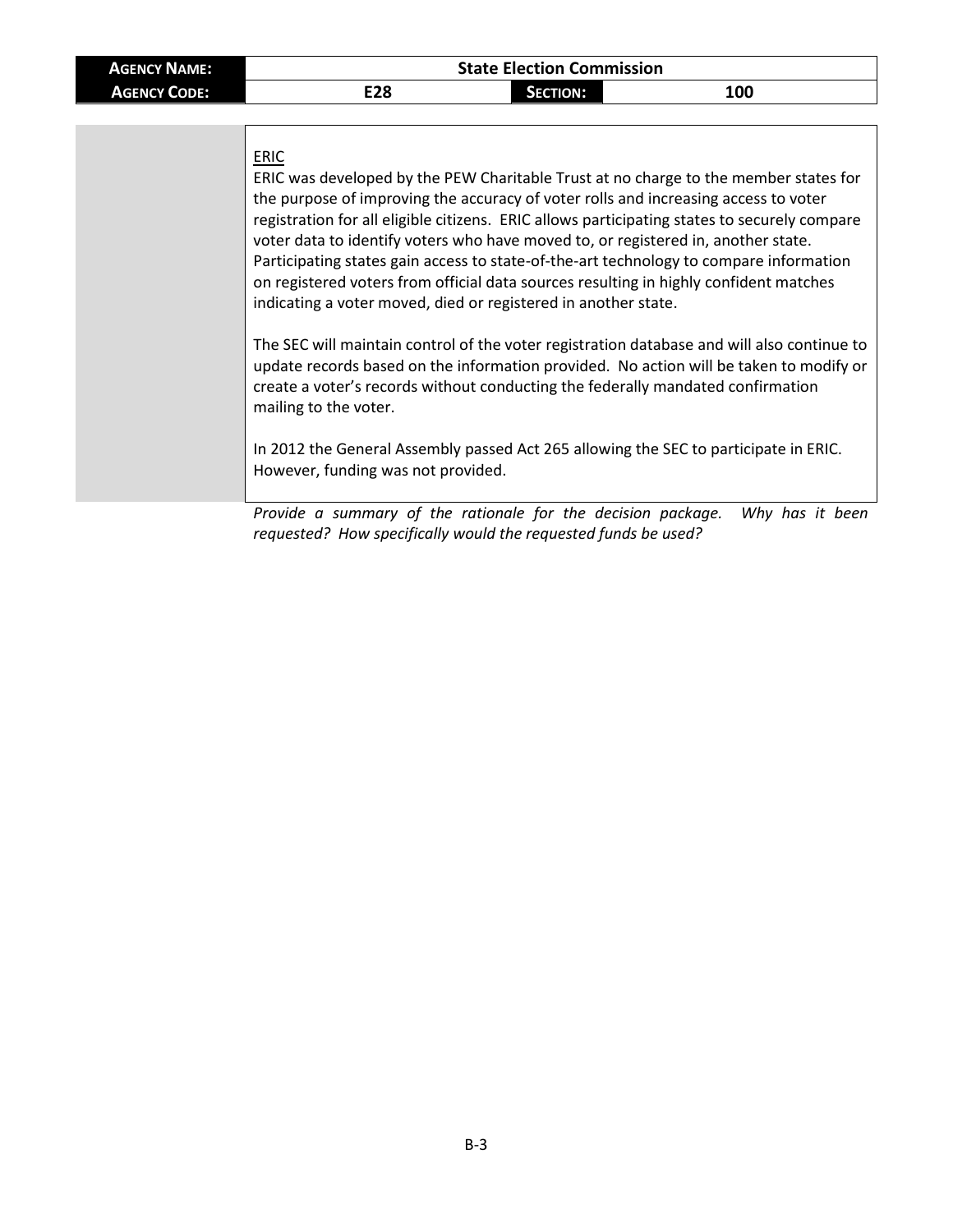| <b>AGENCY NAME:</b> | <b>State Election Commission</b> |          |            |
|---------------------|----------------------------------|----------|------------|
| <b>AGENCY CODE:</b> | E28                              | SECTION: | <b>100</b> |

|                                        | Security                                                                                                                                                                                                                                                                                                                                                                                                                                                                                       |  |  |
|----------------------------------------|------------------------------------------------------------------------------------------------------------------------------------------------------------------------------------------------------------------------------------------------------------------------------------------------------------------------------------------------------------------------------------------------------------------------------------------------------------------------------------------------|--|--|
|                                        | The FTE was calculated based on the anticipated salary and maximum benefits required<br>for an information technology security officer. Estimates for security software and<br>hardware were obtained through a review of the existing state contract. Estimates for<br>enhancements to the statewide voter registration system were provided by the current<br>vendor. The SEC is maintaining the confidentiality of the specific recommendations to<br>protect the integrity of the systems. |  |  |
|                                        | Factors that could cause deviation are:                                                                                                                                                                                                                                                                                                                                                                                                                                                        |  |  |
|                                        | salary requirements/changes in employer share for benefits                                                                                                                                                                                                                                                                                                                                                                                                                                     |  |  |
|                                        | a change in software/hardware prices<br>٠                                                                                                                                                                                                                                                                                                                                                                                                                                                      |  |  |
|                                        | additional changes not identified in the risk assessment                                                                                                                                                                                                                                                                                                                                                                                                                                       |  |  |
| <b>METHOD OF</b><br><b>CALCULATION</b> | <b>ERIC</b>                                                                                                                                                                                                                                                                                                                                                                                                                                                                                    |  |  |
|                                        | The initial membership cost is set by ERIC member states at \$25,000. The ongoing costs<br>to maintain ERIC was estimated based on the amount paid by states currently in the<br>consortium. As additional states become members, the cost of maintaining ERIC will<br>decrease. Other recurring costs were calculated based on the number of voter cards<br>mailed for previous confirmation card mailings at the current postal rates for outgoing<br>and incoming postage.                  |  |  |
|                                        | Factors that could cause deviation are:                                                                                                                                                                                                                                                                                                                                                                                                                                                        |  |  |
|                                        | the number of voters involved in the confirmation mailing                                                                                                                                                                                                                                                                                                                                                                                                                                      |  |  |
|                                        | U. S. postal rate increases                                                                                                                                                                                                                                                                                                                                                                                                                                                                    |  |  |
|                                        | costs of card production/printing at DSIT                                                                                                                                                                                                                                                                                                                                                                                                                                                      |  |  |
|                                        |                                                                                                                                                                                                                                                                                                                                                                                                                                                                                                |  |  |
|                                        | How was the amount of the request calculated? What factors could cause deviations<br>between the request and the amount that could ultimately be required in order to                                                                                                                                                                                                                                                                                                                          |  |  |

*between the request and the amount that could ultimately be required in order to perform the underlying work?*

|                      | Monitoring and enhancing security is an ongoing effort. There is an annual fee for<br>participation in ERIC as well as increased confirmation mailings. The SEC has no<br>discretionary funds available for these initiatives. No funds have been provided and the<br>agency does not have other programs that can be cut to fund these initiatives. |
|----------------------|------------------------------------------------------------------------------------------------------------------------------------------------------------------------------------------------------------------------------------------------------------------------------------------------------------------------------------------------------|
| <b>FUTURE IMPACT</b> |                                                                                                                                                                                                                                                                                                                                                      |
|                      |                                                                                                                                                                                                                                                                                                                                                      |
|                      |                                                                                                                                                                                                                                                                                                                                                      |
|                      |                                                                                                                                                                                                                                                                                                                                                      |
|                      |                                                                                                                                                                                                                                                                                                                                                      |

Will the state incur any maintenance-of-effort or other obligations by adopting this *decision package? What impact will there be on future capital and/or operating*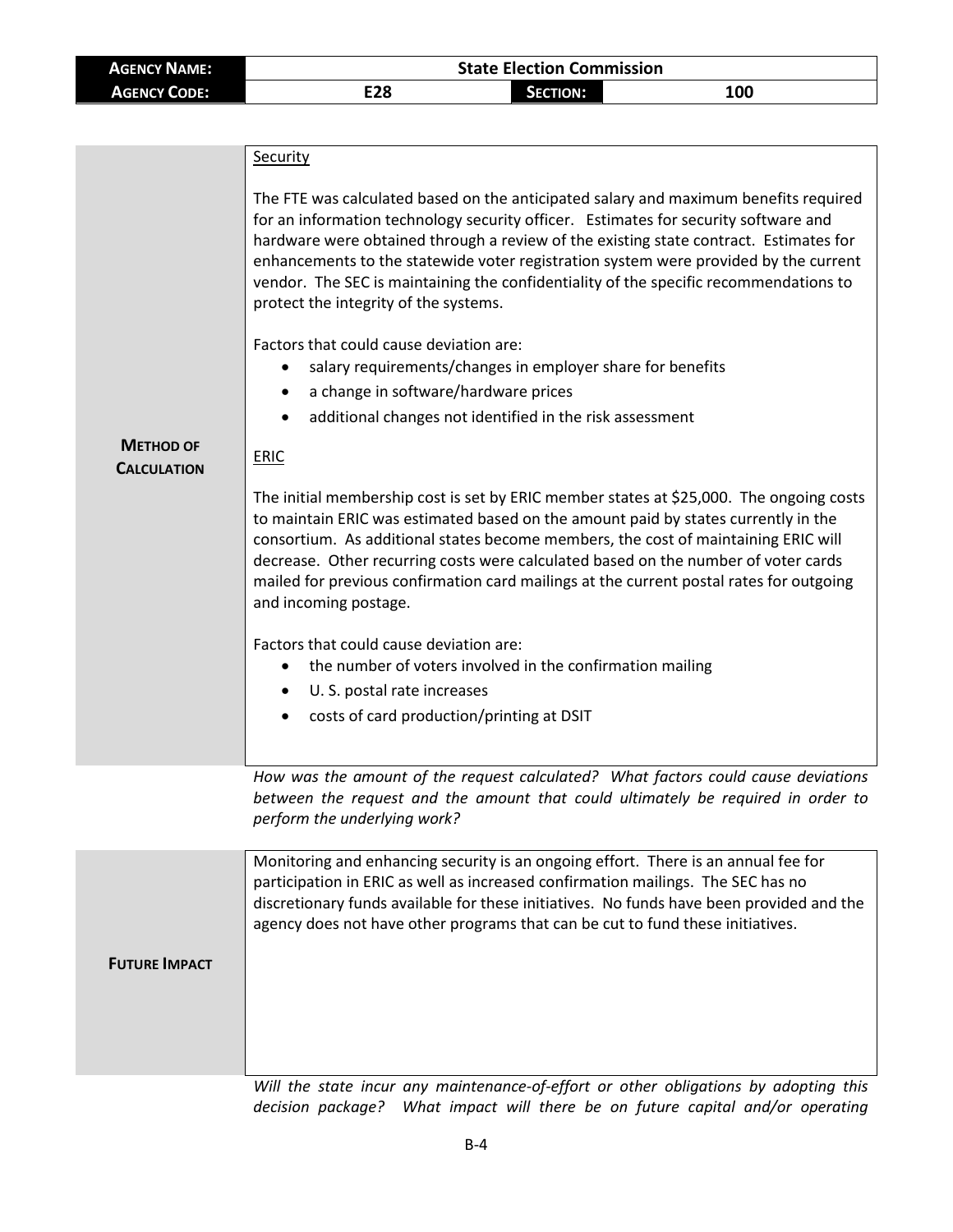| <b>AGENCY NAME:</b> | <b>State Election Commission</b> |                 |     |
|---------------------|----------------------------------|-----------------|-----|
| <b>AGENCY CODE:</b> | E28                              | <b>SECTION:</b> | 100 |

*budgets if this request is or is not honored? Has a source of any such funds been identified and/or obtained by your agency?*

| Protecting personally identifiable information and the statewide voting system is the<br>SEC's number one priority. However, the agency does not have sufficient operating<br>funds to implement the recommendations of the security assessment to eliminate the<br><b>PRIORITIZATION</b><br>identified deficiencies. |  |
|-----------------------------------------------------------------------------------------------------------------------------------------------------------------------------------------------------------------------------------------------------------------------------------------------------------------------|--|
|-----------------------------------------------------------------------------------------------------------------------------------------------------------------------------------------------------------------------------------------------------------------------------------------------------------------------|--|

*If no or insufficient new funds are available in order to meet this need, how would the agency prefer to proceed? By using fund balances, generating new revenue, cutting other programs, or deferring action on this request in FY 2014-15?*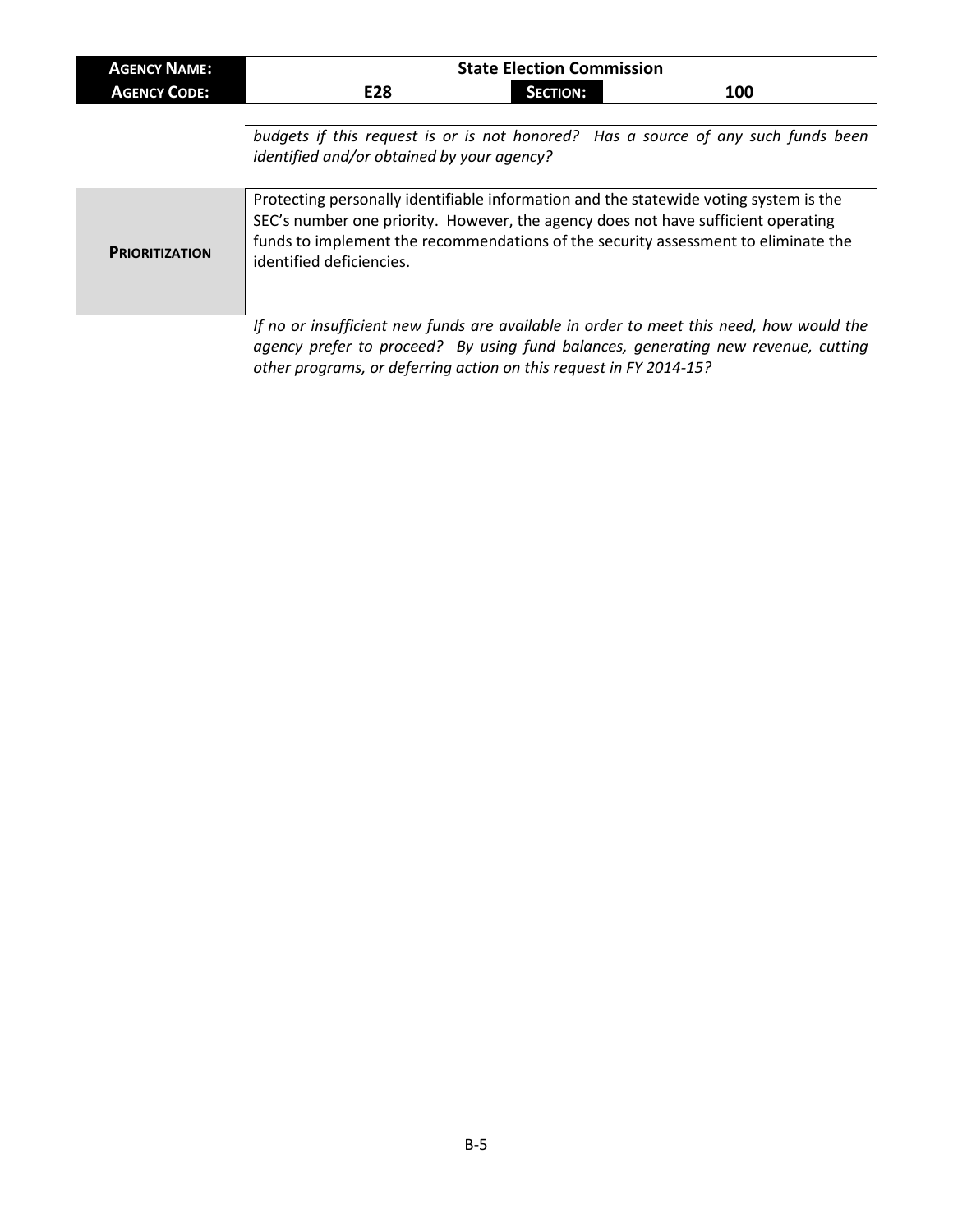| <b>AGENCY NAME:</b> | <b>State Election Commission</b> |                 |     |
|---------------------|----------------------------------|-----------------|-----|
| <b>AGENCY CODE:</b> | E28                              | <b>SECTION:</b> | 100 |

| <b>INTENDED IMPACT</b> | Enhanced security and participation in ERIC will allow the agency to better protect PII,<br>the statewide voting system and the overall integrity of elections. |
|------------------------|-----------------------------------------------------------------------------------------------------------------------------------------------------------------|
|                        | What impact is this decision package intended to have on service delivery and program                                                                           |

|                                     | outcomes, and over what period of time?                                                                                                                                                                                                                                                                                                                                                                                                                                                                                                                                                                                                                                                                                                                                                                                                                                                                                                                                                                                                                                                                                                 |
|-------------------------------------|-----------------------------------------------------------------------------------------------------------------------------------------------------------------------------------------------------------------------------------------------------------------------------------------------------------------------------------------------------------------------------------------------------------------------------------------------------------------------------------------------------------------------------------------------------------------------------------------------------------------------------------------------------------------------------------------------------------------------------------------------------------------------------------------------------------------------------------------------------------------------------------------------------------------------------------------------------------------------------------------------------------------------------------------------------------------------------------------------------------------------------------------|
|                                     | <b>Security Evaluation</b><br>The security of Personally Identifiable Information (PII) and the statewide voting system<br>will be evaluated by monitoring for breaches and compliance with the agency security<br>plan on an ongoing basis.                                                                                                                                                                                                                                                                                                                                                                                                                                                                                                                                                                                                                                                                                                                                                                                                                                                                                            |
| <b>PROGRAM</b><br><b>EVALUATION</b> | <b>Security Outcomes</b><br>The requested funding would allow the agency to proactively protect critical<br>systems against threats and malicious activity.<br>County election offices will see an added benefit through SEC provided voting<br>system security guidance.<br>Access to the statewide voter registration system will be only through<br>authorized devices.<br>Improved protection of voters' privacy.<br><b>ERIC Evaluation</b><br>The effectiveness of participation in ERIC will be measured by the number of voters<br>identified as having moved, died or registered in another state.<br><b>ERIC Outcomes</b><br>Participation in the ERIC program is expected to improve the accuracy of South<br>Carolina's voter rolls and increase access to voter registration for all eligible<br>citizens.<br>The number of voters who require a confirmation mailing each year should<br>decrease as records for registered voters who have moved, died or have a<br>duplicate record are identified and the correction to the voter rolls is made.<br>Reduced opportunity for and perception of potential election fraud. |
|                                     | How would the use of these funds he evaluated? What specific outcome or performance                                                                                                                                                                                                                                                                                                                                                                                                                                                                                                                                                                                                                                                                                                                                                                                                                                                                                                                                                                                                                                                     |

*How would the use of these funds be evaluated? What specific outcome or performance measures would be used to assess the effectiveness of this program?*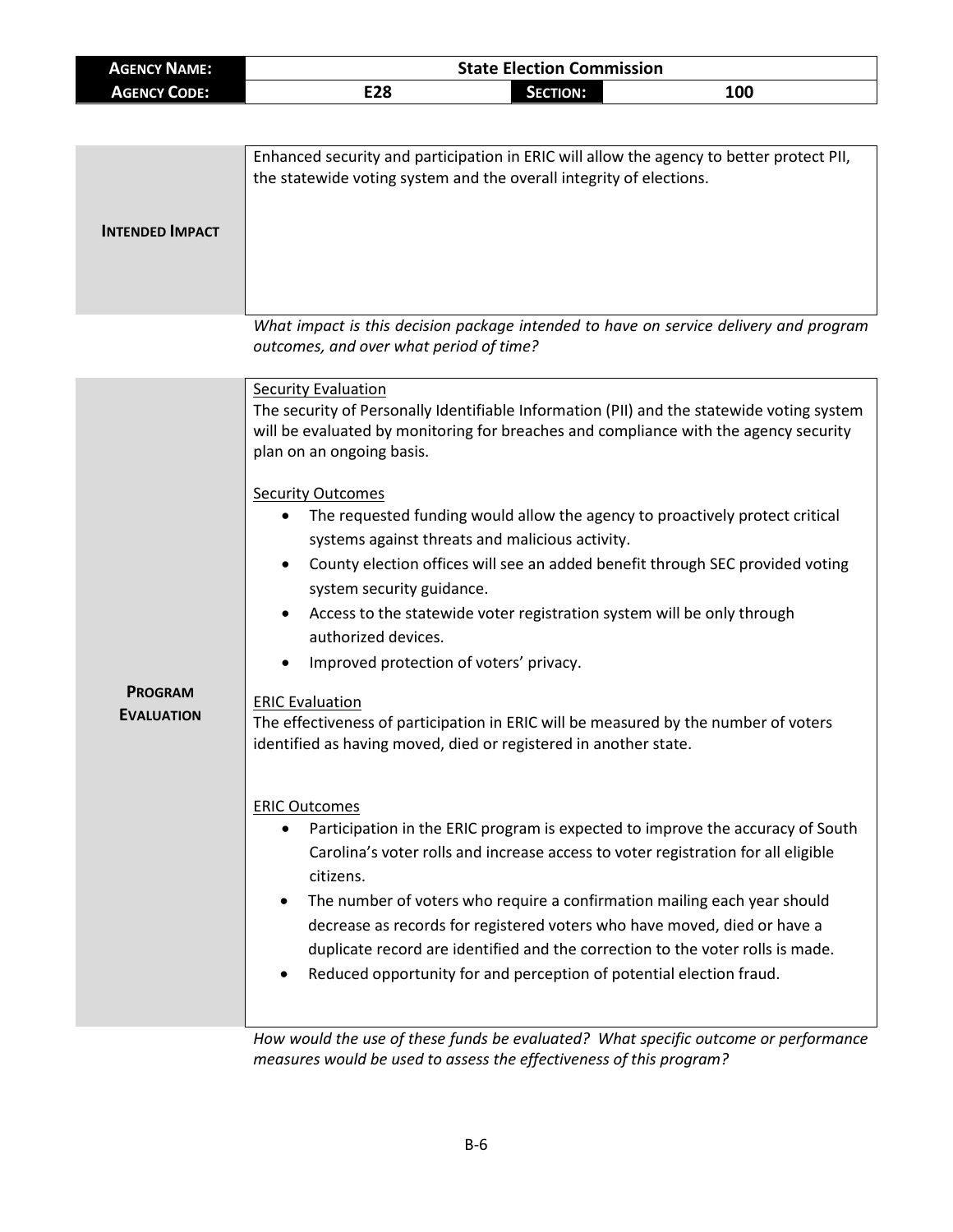| <b>AGENCY NAME:</b> | <b>State Election Commission</b> |                 |     |
|---------------------|----------------------------------|-----------------|-----|
| <b>AGENCY CODE:</b> | E28                              | <b>SECTION:</b> | 100 |

## **FORM B – PROGRAM REVISION REQUEST**

| <b>DECISION PACKAGE</b>               | 1742                                                                                                                                                                          |
|---------------------------------------|-------------------------------------------------------------------------------------------------------------------------------------------------------------------------------|
|                                       | Provide the decision package number issued by the PBF system ("Governor's Request").                                                                                          |
| <b>TITLE</b>                          | <b>General Fund Budget Reduction Recoupment</b>                                                                                                                               |
|                                       | Provide a brief, descriptive title for this request.                                                                                                                          |
| <b>AMOUNT</b>                         | \$800,000                                                                                                                                                                     |
|                                       | What is the net change in requested appropriations for FY 2014-15? This amount should<br>correspond to the decision package's total in PBF across all funding sources.        |
|                                       | S. C. Code of Laws Title 7 and the S. C. Appropriations Act                                                                                                                   |
| <b>ENABLING AUTHORITY</b>             |                                                                                                                                                                               |
|                                       |                                                                                                                                                                               |
|                                       | What state or federal statutory, regulatory, and/or administrative authority established                                                                                      |
|                                       | this program? Is this decision package prompted by the establishment of or a revision to<br>that authority?                                                                   |
|                                       | Mark "X" for all that apply:                                                                                                                                                  |
|                                       | Change in cost of providing current services to existing program audience.                                                                                                    |
|                                       | Non-mandated change in eligibility / enrollment for existing program.                                                                                                         |
| <b>FACTORS ASSOCIATED</b>             | Change in case load / enrollment under existing program guidelines.                                                                                                           |
| WITH THE REQUEST                      | Non-mandated program change in service levels or areas.<br>Loss of federal or other external financial support for existing program.                                          |
|                                       | Exhaustion of fund balances previously used to support program.<br>X.                                                                                                         |
|                                       | Proposed establishment of a new program or initiative.                                                                                                                        |
|                                       |                                                                                                                                                                               |
| <b>MATCHING FUNDS</b>                 | No matching funds or other resources are available.                                                                                                                           |
|                                       | Would these funds be matched by federal, institutional, philanthropic, or other                                                                                               |
|                                       | resources? If so, identify the source and amount.                                                                                                                             |
| <b>FUNDING</b><br><b>ALTERNATIVES</b> | The SEC does not currently have any other funding sources which can be used.                                                                                                  |
|                                       | What other possible funding sources were considered? Could this request be met in<br>whole or in part with the use of other resources, including fund balances? If so, please |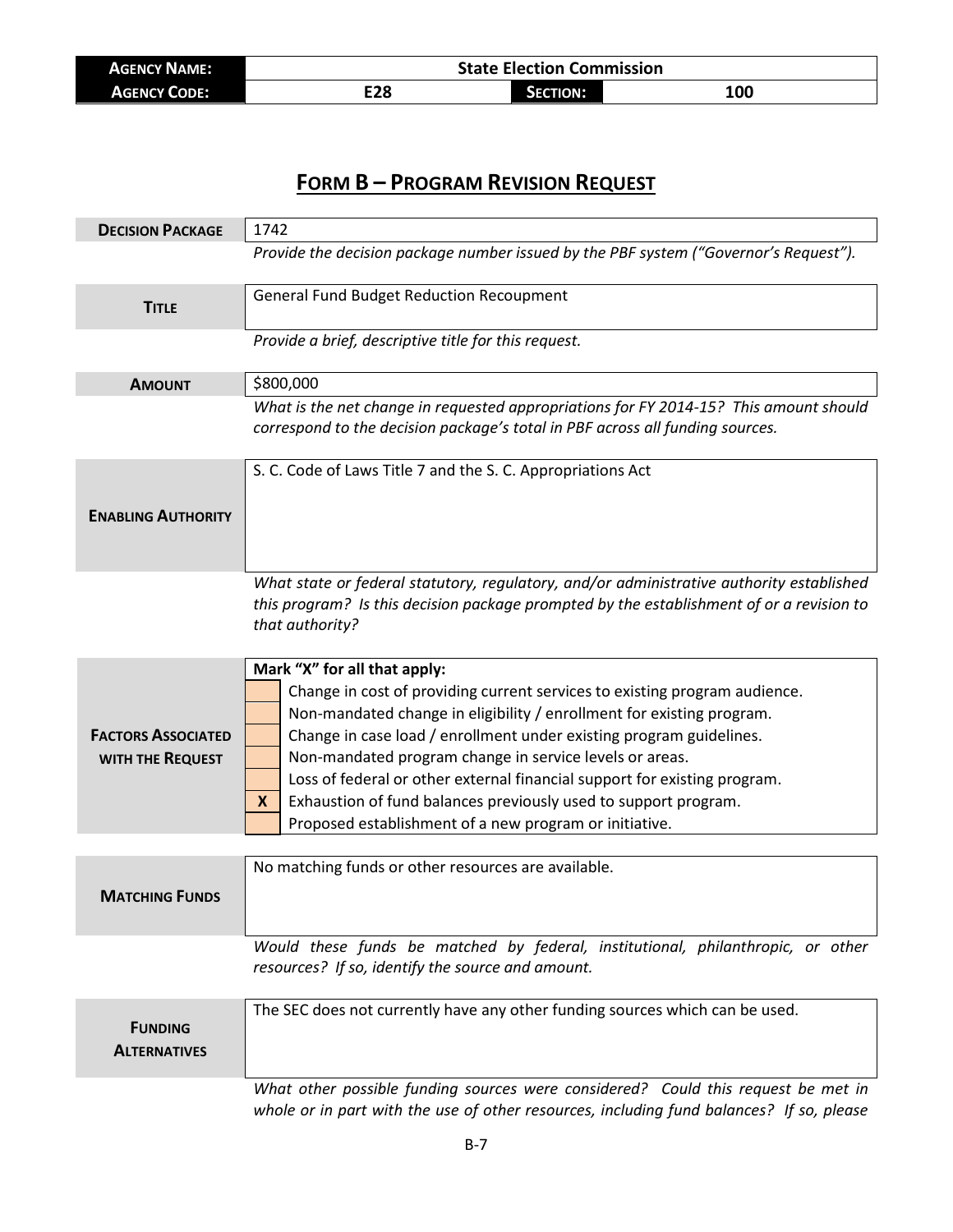| <b>AGENCY NAME:</b> | <b>State Election Commission</b> |                 |     |  |
|---------------------|----------------------------------|-----------------|-----|--|
| <b>AGENCY CODE:</b> | E28                              | <b>SECTION:</b> | 100 |  |

*comment on the sustainability of such an approach.*

|                | General fund personnel services and other operating funds are severely underfunded<br>due to budget reductions taken in prior years. The SEC's general fund budget has been<br>reduced to a level in which the agency struggles to meet state mandates such as                                                                       |
|----------------|--------------------------------------------------------------------------------------------------------------------------------------------------------------------------------------------------------------------------------------------------------------------------------------------------------------------------------------|
|                | maintaining the statewide voter registration system, statewide voting system and<br>conducting a training program for county and municipal election officials. The agency<br>has reduced operating expenses but continues to rely on funds appropriated for the<br>conduct of primaries and general elections to sustain the agency. |
| <b>SUMMARY</b> |                                                                                                                                                                                                                                                                                                                                      |
|                |                                                                                                                                                                                                                                                                                                                                      |
|                |                                                                                                                                                                                                                                                                                                                                      |

*Provide a summary of the rationale for the decision package. Why has it been requested? How specifically would the requested funds be used?*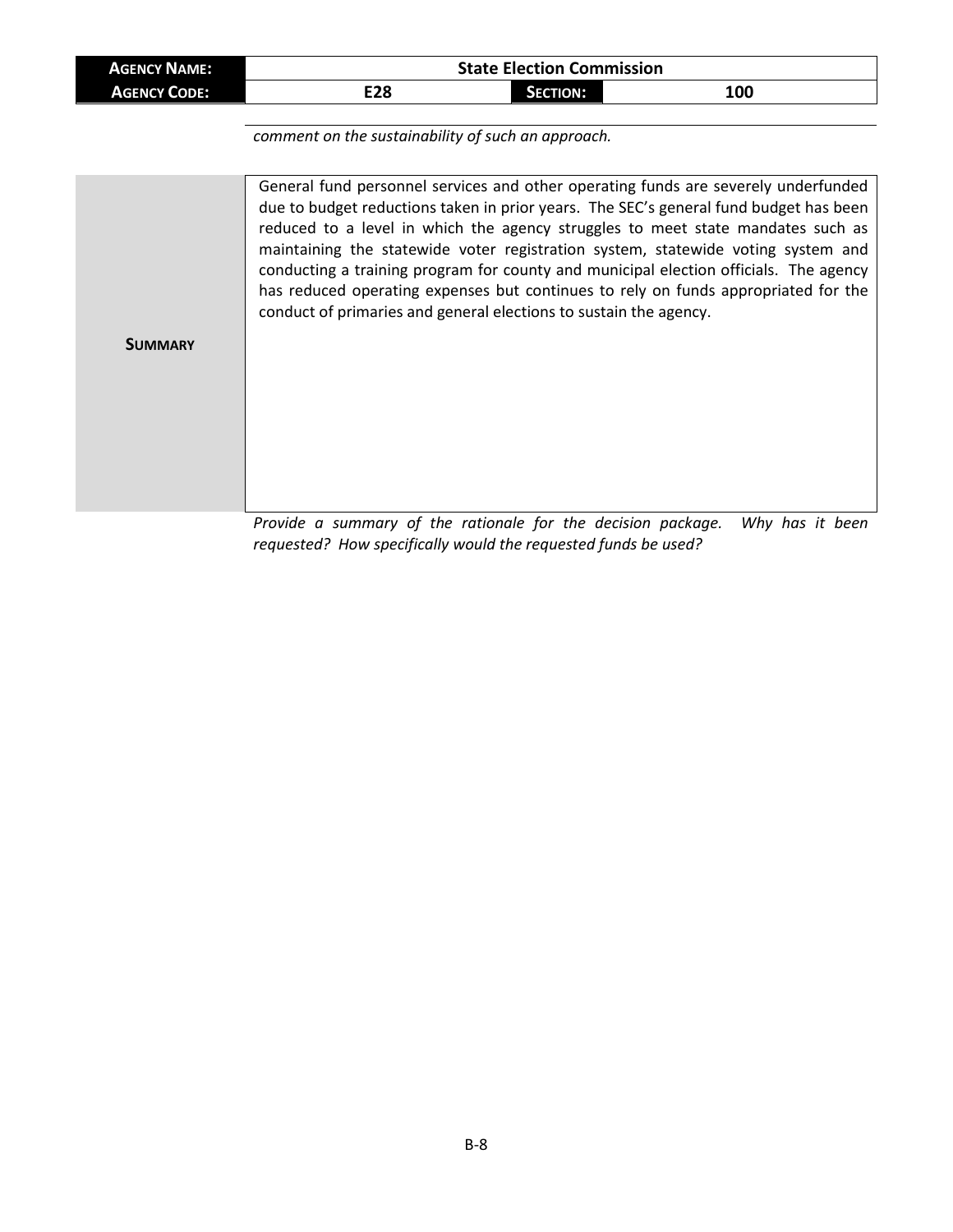| <b>AGENCY NAME:</b> | <b>State Election Commission</b> |                 |            |  |
|---------------------|----------------------------------|-----------------|------------|--|
| <b>AGENCY CODE:</b> | E28                              | <b>SECTION:</b> | <b>100</b> |  |

| <b>METHOD OF</b><br><b>CALCULATION</b> | Current analysis of agency operating expenses.                                                                                                                                                                                                                                                            |
|----------------------------------------|-----------------------------------------------------------------------------------------------------------------------------------------------------------------------------------------------------------------------------------------------------------------------------------------------------------|
|                                        | How was the amount of the request calculated? What factors could cause deviations<br>between the request and the amount that could ultimately be required in order to<br>perform the underlying work?                                                                                                     |
| <b>FUTURE IMPACT</b>                   | In order to maintain compliance with state mandates, the agency will continue to use<br>funds appropriated for statewide elections to sustain the agency.                                                                                                                                                 |
|                                        | Will the state incur any maintenance-of-effort or other obligations by adopting this<br>decision package? What impact will there be on future capital and/or operating<br>budgets if this request is or is not honored? Has a source of any such funds been<br>identified and/or obtained by your agency? |
| <b>PRIORITIZATION</b>                  | Adequate funding for the agency is imperative for providing voter registration and<br>elections to the citizens of South Carolina. If new funds are not provided the agency will<br>continue to use funds appropriated for statewide elections in order to meet state<br>agency mandates.                 |
|                                        | If no or insufficient new funds are available in order to meet this need, how would the<br>agency prefer to proceed? By using fund balances, generating new revenue, cutting<br>other programs, or deferring action on this request in FY 2014-15?                                                        |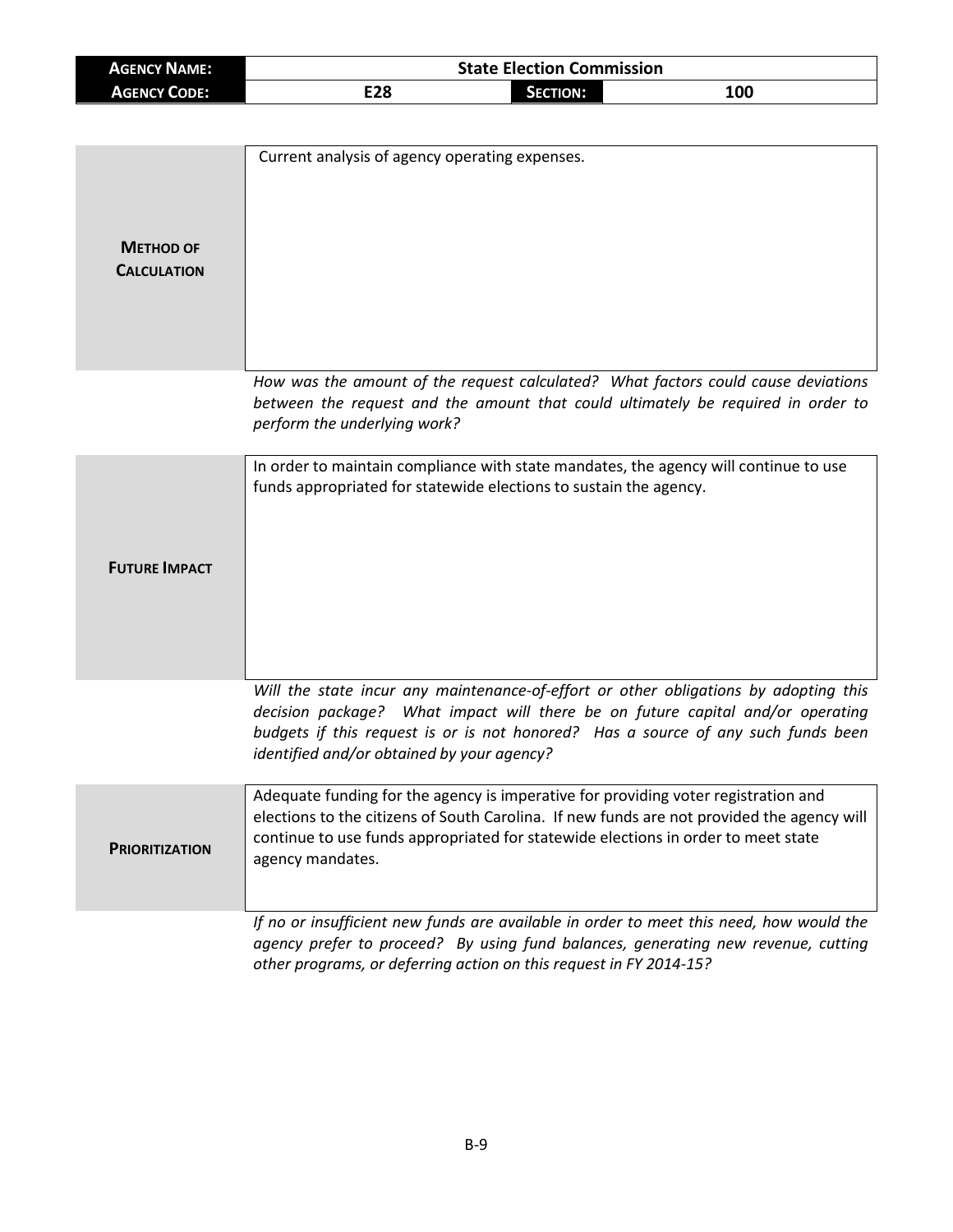| <b>AGENCY NAME:</b> | <b>State Election Commission</b> |          |     |
|---------------------|----------------------------------|----------|-----|
| <b>AGENCY CODE:</b> | E28                              | Section: | 100 |

| <b>INTENDED IMPACT</b> | The agency is currently underfunded in all program areas. Funds are necessary to<br>adequately maintain the statewide voter registration system, statewide voting system<br>and conduct the training and certification program for county and municipal election<br>officials. |
|------------------------|--------------------------------------------------------------------------------------------------------------------------------------------------------------------------------------------------------------------------------------------------------------------------------|
|                        | What impact is this decision package intended to have on service delivery and program                                                                                                                                                                                          |

*What impact is this decision package intended to have on service delivery and program outcomes, and over what period of time?*

|                                     | The measurement to assess the effectiveness of these programs is the ongoing<br>accomplishment of the SEC's mission to ensure that every eligible citizen has the<br>opportunity to register to vote, participate in fair and impartial elections, and have the |
|-------------------------------------|-----------------------------------------------------------------------------------------------------------------------------------------------------------------------------------------------------------------------------------------------------------------|
| <b>PROGRAM</b><br><b>EVALUATION</b> | assurance that their vote will count.                                                                                                                                                                                                                           |
|                                     | ttann neachdalaich a choireadh bha dheachainn an chomhad 10,147 bha an cailteach agus an comhanna ann an                                                                                                                                                        |

*How would the use of these funds be evaluated? What specific outcome or performance measures would be used to assess the effectiveness of this program?*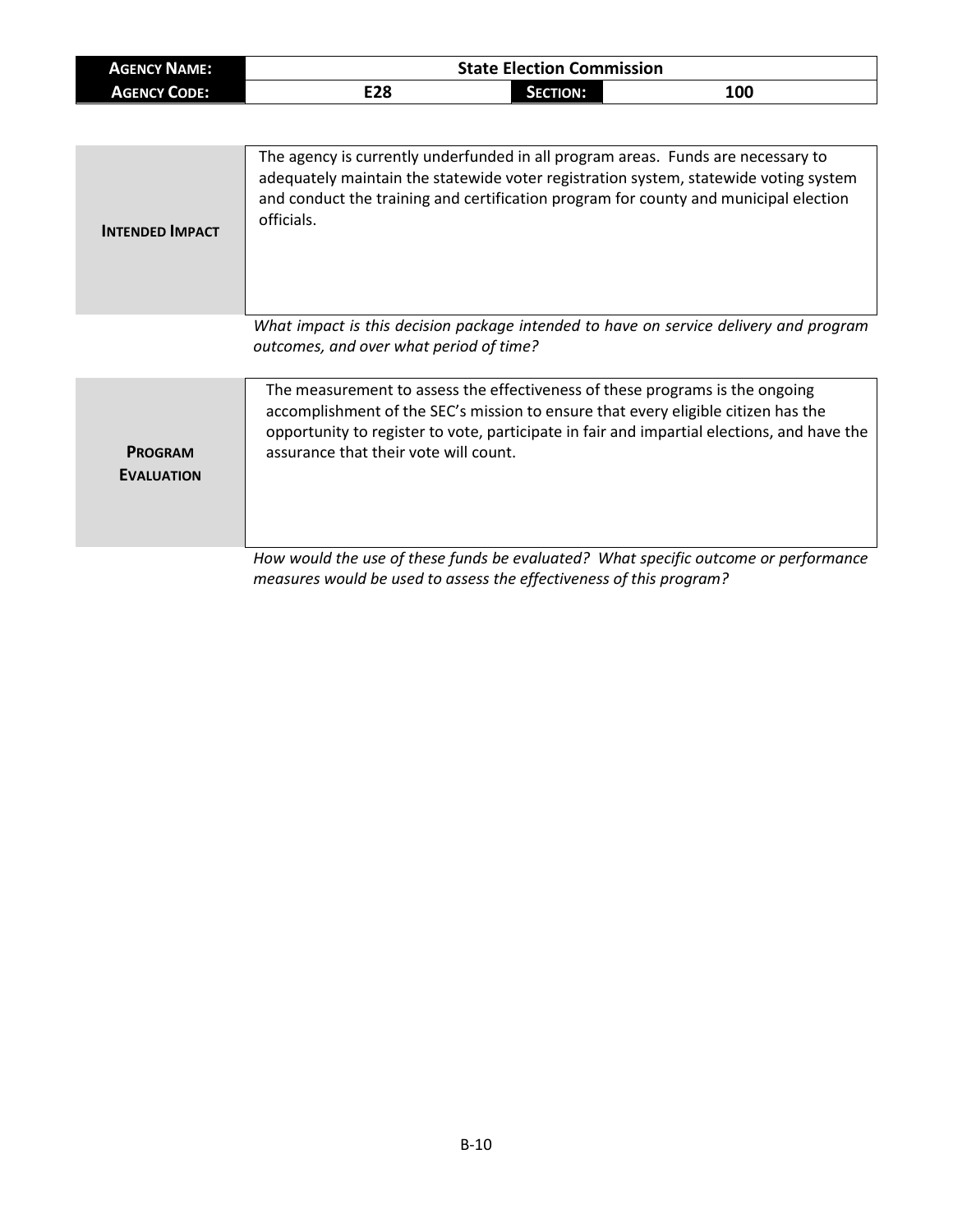| <b>AGENCY NAME:</b> | <b>State Election Commission</b> |                 |     |
|---------------------|----------------------------------|-----------------|-----|
| <b>AGENCY CODE:</b> | E28                              | <b>SECTION:</b> | 100 |

## **FORM C – CAPITAL OR NON-RECURRING APPROPRIATION REQUEST**

| <b>DECISION PACKAGE</b> | 1729                                                                                                                                                                                                                                                                                                                                                                                                                                                                                                                                                                                                                                                                                                                                                                                                                                                                                                                                                                                                                                                |  |
|-------------------------|-----------------------------------------------------------------------------------------------------------------------------------------------------------------------------------------------------------------------------------------------------------------------------------------------------------------------------------------------------------------------------------------------------------------------------------------------------------------------------------------------------------------------------------------------------------------------------------------------------------------------------------------------------------------------------------------------------------------------------------------------------------------------------------------------------------------------------------------------------------------------------------------------------------------------------------------------------------------------------------------------------------------------------------------------------|--|
|                         | Provide the decision package number issued by the PBF system ("Governor's Request").                                                                                                                                                                                                                                                                                                                                                                                                                                                                                                                                                                                                                                                                                                                                                                                                                                                                                                                                                                |  |
| <b>TITLE</b>            | <b>Statewide Election Funds</b>                                                                                                                                                                                                                                                                                                                                                                                                                                                                                                                                                                                                                                                                                                                                                                                                                                                                                                                                                                                                                     |  |
|                         | Provide a brief, descriptive title for this request.                                                                                                                                                                                                                                                                                                                                                                                                                                                                                                                                                                                                                                                                                                                                                                                                                                                                                                                                                                                                |  |
| <b>AMOUNT</b>           | \$625,000                                                                                                                                                                                                                                                                                                                                                                                                                                                                                                                                                                                                                                                                                                                                                                                                                                                                                                                                                                                                                                           |  |
|                         | How much is requested for this project in FY 2014-15?                                                                                                                                                                                                                                                                                                                                                                                                                                                                                                                                                                                                                                                                                                                                                                                                                                                                                                                                                                                               |  |
| <b>BUDGET PROGRAM</b>   | <b>Statewide Election Funds</b>                                                                                                                                                                                                                                                                                                                                                                                                                                                                                                                                                                                                                                                                                                                                                                                                                                                                                                                                                                                                                     |  |
|                         | Identify the associated budget program(s) by name and budget section.                                                                                                                                                                                                                                                                                                                                                                                                                                                                                                                                                                                                                                                                                                                                                                                                                                                                                                                                                                               |  |
| <b>SUMMARY</b>          | Due to the passage of the Equal Access to the Ballot Act requiring candidates to file<br>with election commissions and the necessity to conduct the U.S. House of<br>Representatives District 1 Special Election, the statewide election program is<br>underfunded by \$625,000. The SEC was forced to use statewide primary funds to<br>develop a candidate filing system and conduct the special election.<br>The newly developed candidate filing system to be used by all county election<br>commissions and the State Election Commission not only facilitates candidate filing<br>but provides instant public access to candidate filing information and documents<br>through the agency website. The system will provide increased transparency and<br>accountability. The cost of the candidate filing system is estimated to be \$225,000.<br>A primary, runoff and special election were held in five counties to fill the vacancy in<br>U. S. House of Representatives District 1. The cost of these special elections was<br>\$456,257. |  |

*Provide a summary of the project and explain why it is necessary.*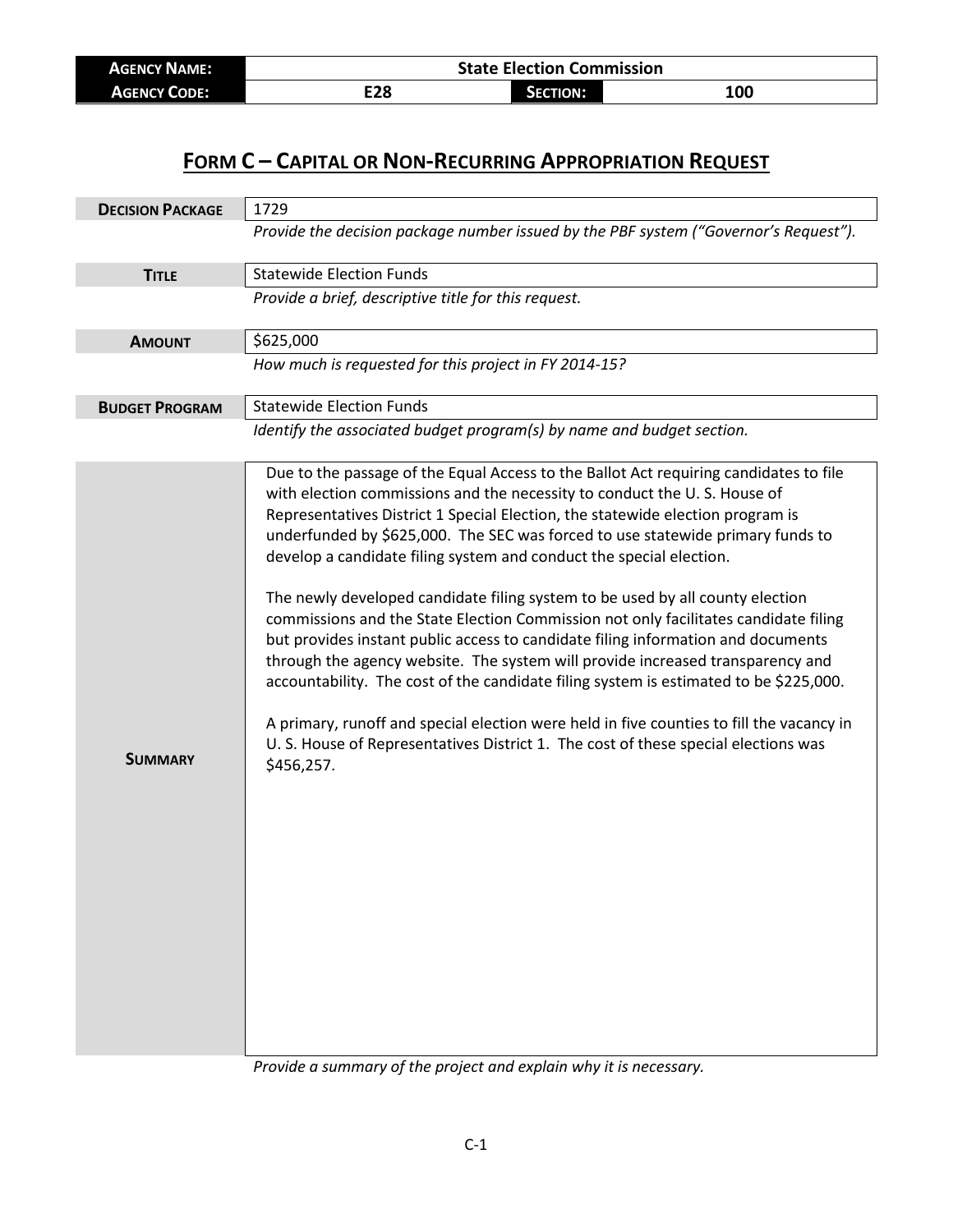| <b>AGENCY NAME:</b> | <b>State Election Commission</b> |                 |     |
|---------------------|----------------------------------|-----------------|-----|
| <b>AGENCY CODE:</b> | E28                              | <b>SECTION:</b> | 100 |

| <b>RELATED REQUEST(S)</b>                              |                                                                                                                                                                                                                                                                                                 |
|--------------------------------------------------------|-------------------------------------------------------------------------------------------------------------------------------------------------------------------------------------------------------------------------------------------------------------------------------------------------|
|                                                        | Is this decision package associated with other decision packages requested by your<br>agency or other agencies this year? Is it associated with a specific capital or non-<br>recurring request?                                                                                                |
| <b>MATCHING FUNDS</b>                                  | No matching funds or other resources are available.                                                                                                                                                                                                                                             |
|                                                        | Would these funds be matched by federal, institutional, philanthropic, or other<br>resources? If so, identify the source and amount.                                                                                                                                                            |
| <b>FUNDING</b><br><b>ALTERNATIVES</b>                  | The SEC does not have any other funding sources which can be used for this initiative.                                                                                                                                                                                                          |
|                                                        | What other possible funding sources were considered?                                                                                                                                                                                                                                            |
| <b>LONG-TERM PLANNING</b><br><b>AND SUSTAINABILITY</b> | The SEC is currently appropriated \$3M for statewide elections. No other capital or<br>operating funds for this project will be requested in the future for this purpose.                                                                                                                       |
|                                                        | What other funds have already been invested in this project (source/type, amount,<br>timeframe)? Will other capital and/or operating funds for this project be requested in<br>the future? If so, how much, and in which fiscal years? Has a source for those funds<br>been identified/secured? |
| <b>OTHER APPROVALS</b>                                 | Act 61 was passed by the General Assembly in 2012.                                                                                                                                                                                                                                              |
|                                                        | What approvals have already been obtained? Are there additional approvals that must<br>be secured in order for the project to succeed? (Institutional board, JBRC, BCB, etc.)                                                                                                                   |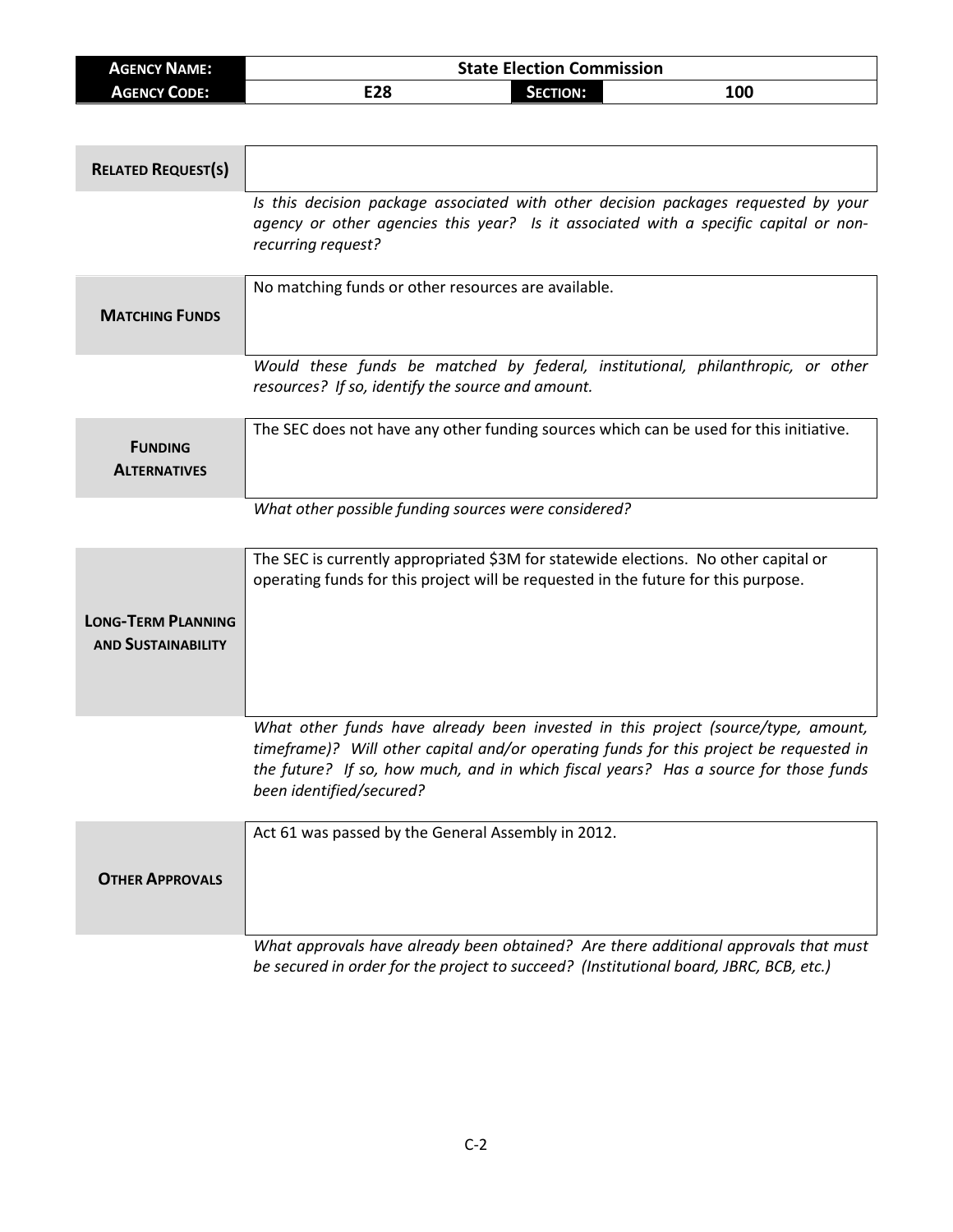| <b>AGENCY NAME:</b> | <b>State Election Commission</b> |               |            |
|---------------------|----------------------------------|---------------|------------|
| <b>AGENCY CODE:</b> | rna                              | <b>CTION:</b> | <b>100</b> |

## **FORM C – CAPITAL OR NON-RECURRING APPROPRIATION REQUEST**

| <b>DECISION PACKAGE</b> | 1745                                                                                                                                                                                                                                                                                                                                                                                                                                                                                         |
|-------------------------|----------------------------------------------------------------------------------------------------------------------------------------------------------------------------------------------------------------------------------------------------------------------------------------------------------------------------------------------------------------------------------------------------------------------------------------------------------------------------------------------|
|                         | Provide the decision package number issued by the PBF system ("Governor's Request").                                                                                                                                                                                                                                                                                                                                                                                                         |
| <b>TITLE</b>            | New Statewide Voting System                                                                                                                                                                                                                                                                                                                                                                                                                                                                  |
|                         | Provide a brief, descriptive title for this request.                                                                                                                                                                                                                                                                                                                                                                                                                                         |
| <b>AMOUNT</b>           | 10,000,000                                                                                                                                                                                                                                                                                                                                                                                                                                                                                   |
|                         | How much is requested for this project in FY 2014-15?                                                                                                                                                                                                                                                                                                                                                                                                                                        |
| <b>BUDGET PROGRAM</b>   |                                                                                                                                                                                                                                                                                                                                                                                                                                                                                              |
|                         | Identify the associated budget program(s) by name and budget section.<br>The State currently uses an electronic voting system statewide. The current system is                                                                                                                                                                                                                                                                                                                               |
|                         | approximately 10 years old. The life expectancy is 12-15 years, provided replacement<br>parts are available. The purpose of this request is to establish a fund in anticipation of a<br>new statewide voting system. It is difficult to predict the type of voting technology that<br>may exist in five years or the cost associated with such because of federal changes to<br>voting system standards which are pending. Our request is based on the cost of the<br>current voting system. |
| <b>SUMMARY</b>          |                                                                                                                                                                                                                                                                                                                                                                                                                                                                                              |
|                         |                                                                                                                                                                                                                                                                                                                                                                                                                                                                                              |

*Provide a summary of the project and explain why it is necessary.*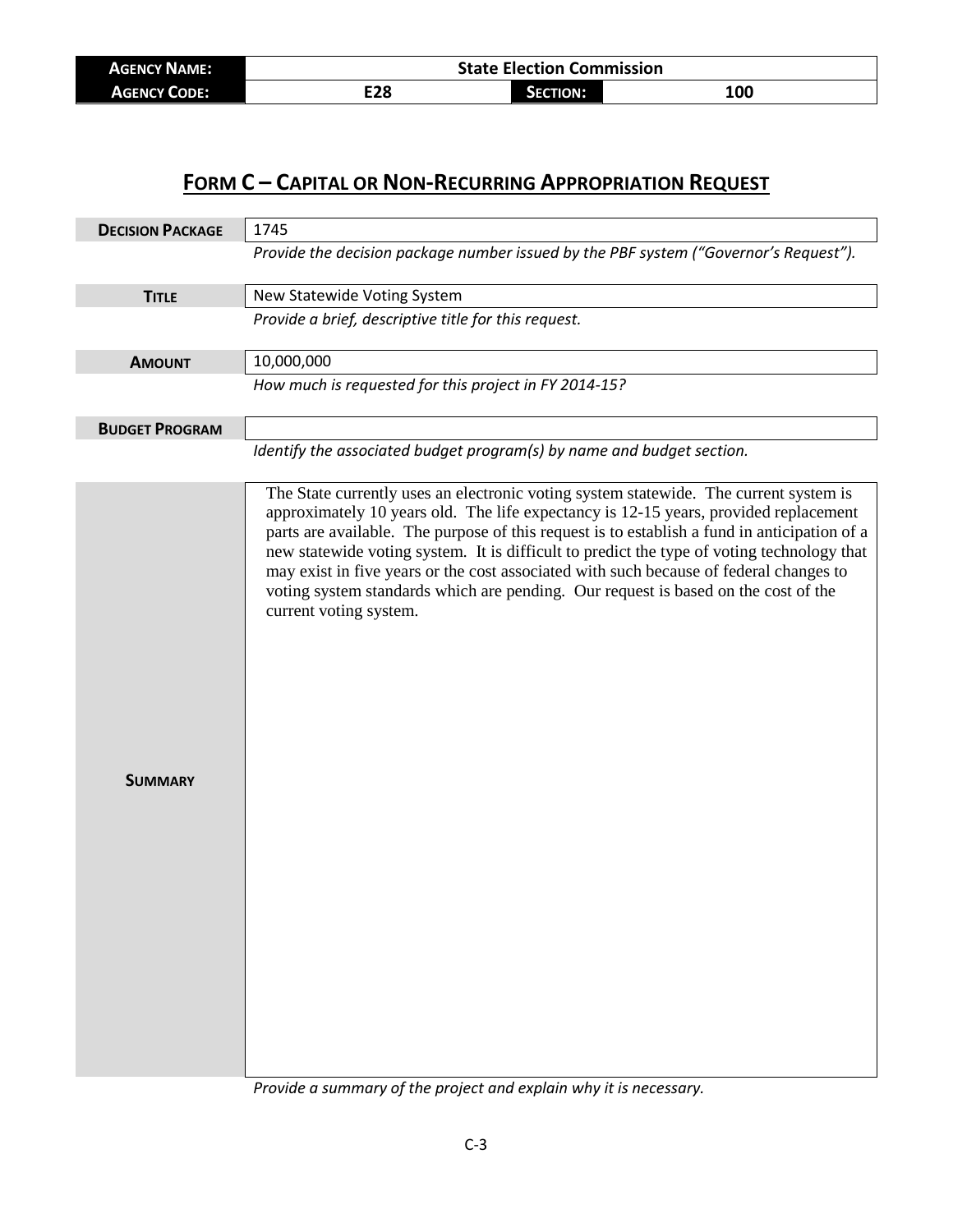| <b>AGENCY NAME:</b> | <b>State Election Commission</b> |          |     |
|---------------------|----------------------------------|----------|-----|
| <b>AGENCY CODE:</b> | E28                              | SECTION: | 100 |

| <b>RELATED REQUEST(S)</b>                              | None                                                                                                                                                                                                                                                                                                             |
|--------------------------------------------------------|------------------------------------------------------------------------------------------------------------------------------------------------------------------------------------------------------------------------------------------------------------------------------------------------------------------|
|                                                        | Is this decision package associated with other decision packages requested by your<br>agency or other agencies this year? Is it associated with a specific capital or non-<br>recurring request?                                                                                                                 |
| <b>MATCHING FUNDS</b>                                  | Federal or other resources are not anticipated.                                                                                                                                                                                                                                                                  |
|                                                        | Would these funds be matched by federal, institutional, philanthropic, or other<br>resources? If so, identify the source and amount.                                                                                                                                                                             |
| <b>FUNDING</b><br><b>ALTERNATIVES</b>                  | The SEC does not have any other funding sources which can be used for this initiative.                                                                                                                                                                                                                           |
|                                                        | What other possible funding sources were considered?                                                                                                                                                                                                                                                             |
| <b>LONG-TERM PLANNING</b><br><b>AND SUSTAINABILITY</b> | No other funds have been invested in the project. The purpose of this request is to<br>establish a fund in anticipation of a new statewide voting system. This request is for the<br>initial \$10M and additional funds will be necessary over the next several years. No other<br>sources have been identified. |
|                                                        | What other funds have already been invested in this project (source/type, amount,<br>timeframe)? Will other capital and/or operating funds for this project be requested in<br>the future? If so, how much, and in which fiscal years? Has a source for those funds<br>been identified/secured?                  |
| <b>OTHER APPROVALS</b>                                 | S. C. Code of Laws Sections 7-13-1610, 7-13-1620, 7-13-1640, and 7-13-1655.                                                                                                                                                                                                                                      |
|                                                        | What approvals have already been obtained? Are there additional approvals that must<br>be secured in order for the project to succeed? (Institutional board, JBRC, BCB, etc.)                                                                                                                                    |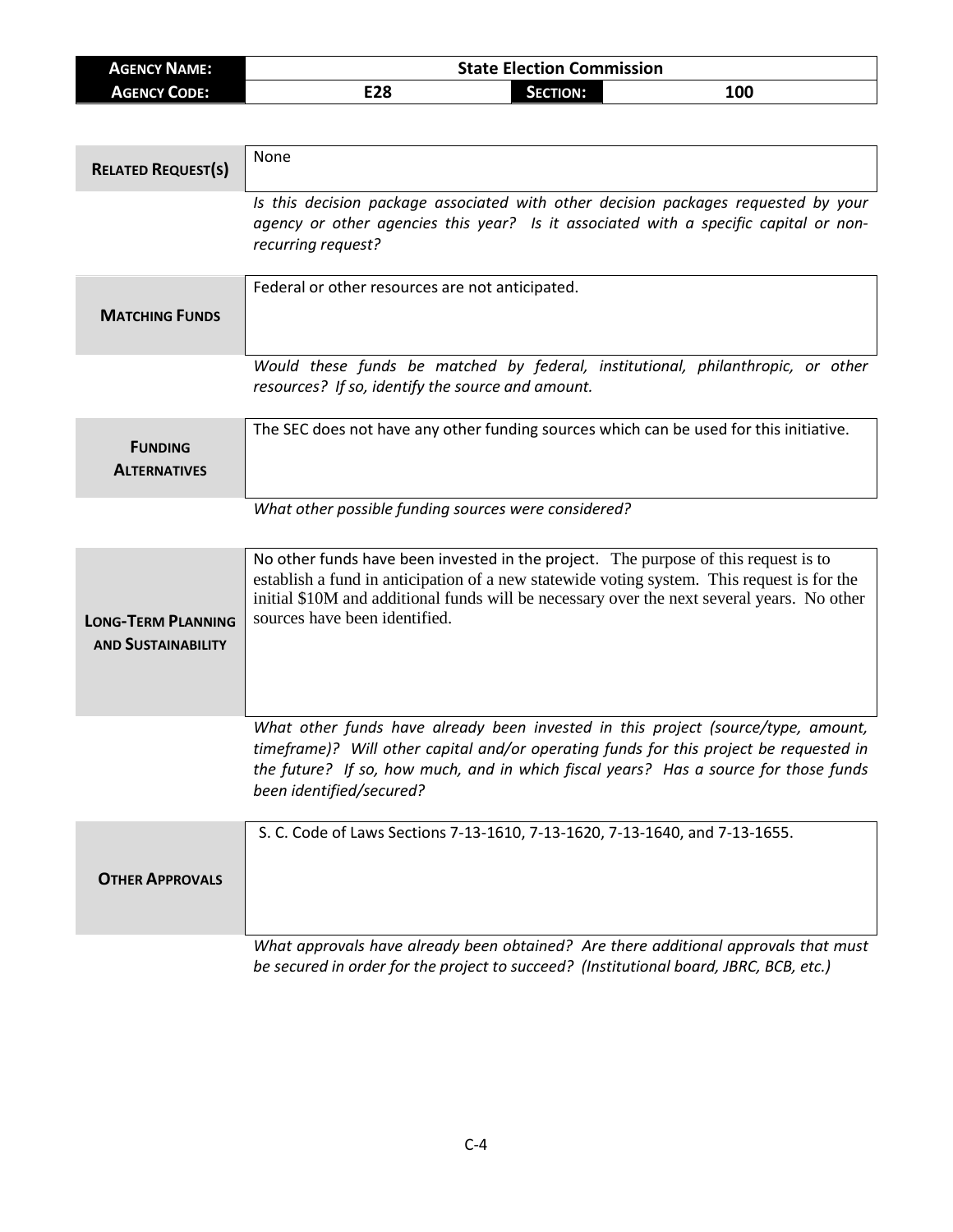| <b>AGENCY NAME:</b> | <b>State Election Commission</b> |                 |     |
|---------------------|----------------------------------|-----------------|-----|
| <b>AGENCY CODE:</b> | E28                              | <b>SECTION:</b> | 100 |

## **FORM C – CAPITAL OR NON-RECURRING APPROPRIATION REQUEST**

| <b>DECISION PACKAGE</b> | 1798                                                                                                                                                                                                                                                                                                                                                                                                                                                                                                                                                                                                                                                                                                                                                                                                                                                                                                                                                                                                                                                                                                                                                                                                                                                                                                                                                                                                                                                                                                                                                                                                                                                                                                                                                                                                                                                                                                                                                                                                                                                                                                                                                                                                                                                                                                                                        |  |
|-------------------------|---------------------------------------------------------------------------------------------------------------------------------------------------------------------------------------------------------------------------------------------------------------------------------------------------------------------------------------------------------------------------------------------------------------------------------------------------------------------------------------------------------------------------------------------------------------------------------------------------------------------------------------------------------------------------------------------------------------------------------------------------------------------------------------------------------------------------------------------------------------------------------------------------------------------------------------------------------------------------------------------------------------------------------------------------------------------------------------------------------------------------------------------------------------------------------------------------------------------------------------------------------------------------------------------------------------------------------------------------------------------------------------------------------------------------------------------------------------------------------------------------------------------------------------------------------------------------------------------------------------------------------------------------------------------------------------------------------------------------------------------------------------------------------------------------------------------------------------------------------------------------------------------------------------------------------------------------------------------------------------------------------------------------------------------------------------------------------------------------------------------------------------------------------------------------------------------------------------------------------------------------------------------------------------------------------------------------------------------|--|
|                         | Provide the decision package number issued by the PBF system ("Governor's Request").                                                                                                                                                                                                                                                                                                                                                                                                                                                                                                                                                                                                                                                                                                                                                                                                                                                                                                                                                                                                                                                                                                                                                                                                                                                                                                                                                                                                                                                                                                                                                                                                                                                                                                                                                                                                                                                                                                                                                                                                                                                                                                                                                                                                                                                        |  |
| <b>TITLE</b>            | Security and Technology Enhancements                                                                                                                                                                                                                                                                                                                                                                                                                                                                                                                                                                                                                                                                                                                                                                                                                                                                                                                                                                                                                                                                                                                                                                                                                                                                                                                                                                                                                                                                                                                                                                                                                                                                                                                                                                                                                                                                                                                                                                                                                                                                                                                                                                                                                                                                                                        |  |
|                         | Provide a brief, descriptive title for this request.                                                                                                                                                                                                                                                                                                                                                                                                                                                                                                                                                                                                                                                                                                                                                                                                                                                                                                                                                                                                                                                                                                                                                                                                                                                                                                                                                                                                                                                                                                                                                                                                                                                                                                                                                                                                                                                                                                                                                                                                                                                                                                                                                                                                                                                                                        |  |
| <b>AMOUNT</b>           | 100,000                                                                                                                                                                                                                                                                                                                                                                                                                                                                                                                                                                                                                                                                                                                                                                                                                                                                                                                                                                                                                                                                                                                                                                                                                                                                                                                                                                                                                                                                                                                                                                                                                                                                                                                                                                                                                                                                                                                                                                                                                                                                                                                                                                                                                                                                                                                                     |  |
|                         | How much is requested for this project in FY 2014-15?                                                                                                                                                                                                                                                                                                                                                                                                                                                                                                                                                                                                                                                                                                                                                                                                                                                                                                                                                                                                                                                                                                                                                                                                                                                                                                                                                                                                                                                                                                                                                                                                                                                                                                                                                                                                                                                                                                                                                                                                                                                                                                                                                                                                                                                                                       |  |
| <b>BUDGET PROGRAM</b>   | Voter Services/20010000                                                                                                                                                                                                                                                                                                                                                                                                                                                                                                                                                                                                                                                                                                                                                                                                                                                                                                                                                                                                                                                                                                                                                                                                                                                                                                                                                                                                                                                                                                                                                                                                                                                                                                                                                                                                                                                                                                                                                                                                                                                                                                                                                                                                                                                                                                                     |  |
|                         | Identify the associated budget program(s) by name and budget section.                                                                                                                                                                                                                                                                                                                                                                                                                                                                                                                                                                                                                                                                                                                                                                                                                                                                                                                                                                                                                                                                                                                                                                                                                                                                                                                                                                                                                                                                                                                                                                                                                                                                                                                                                                                                                                                                                                                                                                                                                                                                                                                                                                                                                                                                       |  |
| <b>SUMMARY</b>          | <b>Security</b><br>In August 2013, Deloitte and Touche LLP (Deloitte) performed a security assessment on selected<br>portions of the SEC's Information Technology infrastructure and web applications to identify<br>security vulnerabilities and to suggest mitigation controls to reduce risks associated with<br>potential cyber threats. The largest portion of the assessment is the statewide voter<br>registration system which contains the names, addresses, dates of birth, and social security<br>numbers of approximately four million citizens. While the SEC has implemented boundary<br>protection solutions such as firewalls and a Security Information and Event Management (SIEM)<br>tool, Deloitte and Touche identified several critical security improvements necessary to ensure<br>the security of sensitive data within the SEC's information technology environment.<br>Deloitte identified software and hardware enhancements as well as recommended the agency<br>hire a security officer to manage the security of the statewide voter registration system, the<br>statewide voting system, and agency networks. The SEC is maintaining the confidentiality of the<br>specific recommendations to protect the integrity of the systems.<br><b>ERIC</b><br>ERIC was developed by the PEW Charitable Trust at no charge to the member states for the<br>purpose of improving the accuracy of voter rolls and increasing access to voter registration for all<br>eligible citizens. ERIC allows participating states to securely compare voter data to identify<br>voters who have moved to, or registered in, another state. Participating states gain access to<br>state-of-the-art technology to compare information on registered voters from official data<br>sources resulting in highly confident matches indicating a voter moved, died or registered in<br>another state.<br>The SEC will maintain control of the voter registration database and will also continue to update<br>records based on the information provided. No action will be taken to modify or create a voter's<br>records without conducting the federally mandated confirmation mailing to the voter.<br>In 2012 the General Assembly passed Act 265 allowing the SEC to participate in ERIC. However,<br>funding was not provided. |  |

*Provide a summary of the project and explain why it is necessary.*